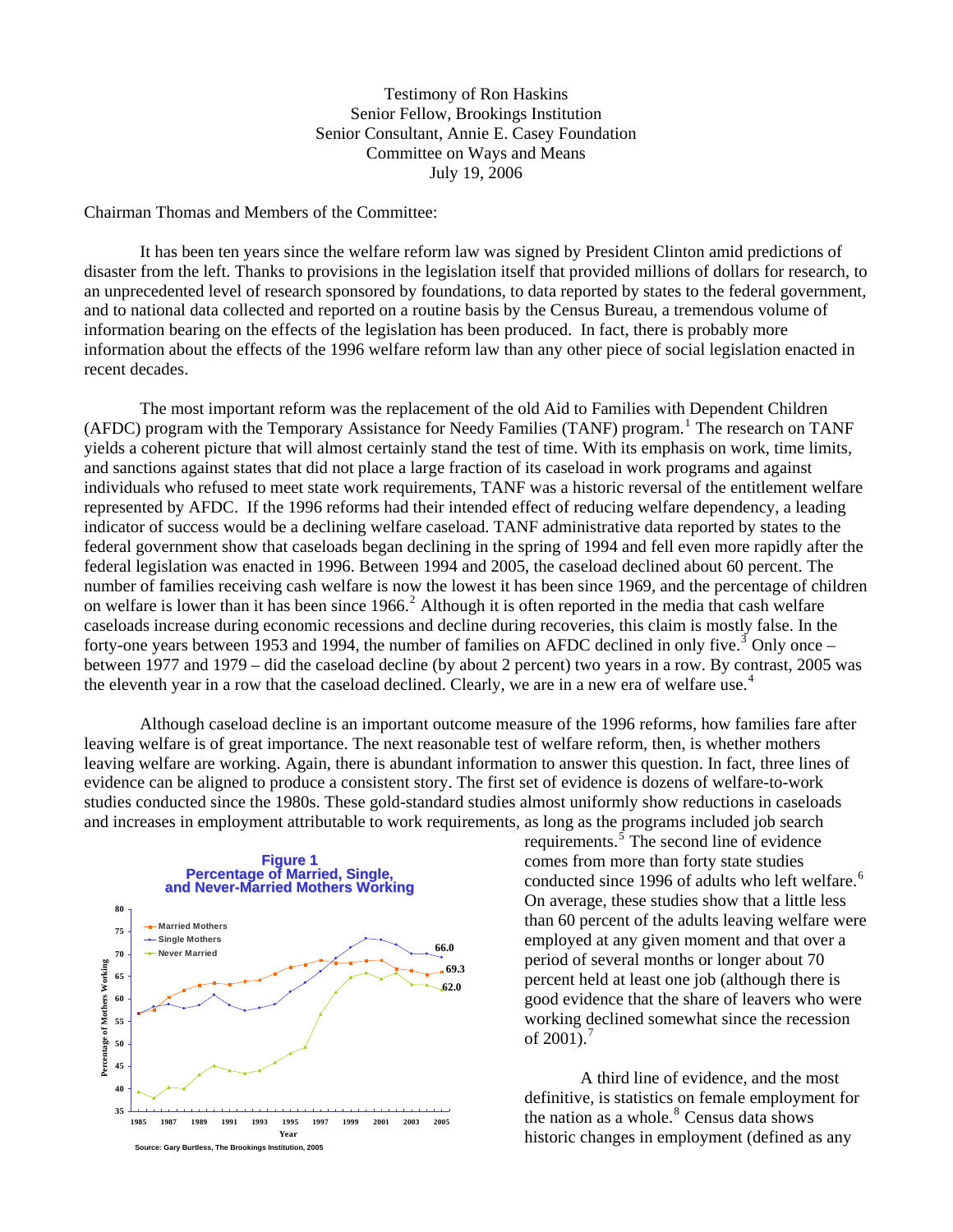earnings during the year) by single mothers, especially low-income single mothers (Figure 1). From 1993 to 2000 the portion of single mothers who were employed grew from 58 percent to nearly 75 percent, an increase of almost 30 percent. Even more pertinent to assessing the effects of welfare reform, employment among nevermarried mothers, most of whom join the welfare ranks within a year or two of giving birth, grew from 44 percent to 66 percent.<sup>[9](#page-11-1)</sup> Before 1996 never-married mothers were the ones most likely to be school dropouts, to go on welfare, and to stay on welfare for a decade or more. Yet their employment over this period grew by 50 percent. Employment changes of this magnitude over such a short period for an entire demographic group are unprecedented in Census Bureau records.

So employment of poor mothers heading families has increased dramatically. But what about their income? One of the most frequent criticisms of the 1996 reforms was that mothers and children would be destitute. Members of the House of Representatives and the editorial boards of many of the nation's leading newspapers who opposed the welfare reform bill, used exceptionally colorful language to describe the afflictions to which the legislation would subject poor families and children.<sup>[10](#page-11-1)</sup>

Census Bureau data for female-headed families in the bottom 40 percent of the income distribution for female-headed families (those



below about \$21,000 in 2000) show that their pattern of income shifted dramatically between 1993 and 2000.<sup>[11](#page-11-1)</sup> In 1993 earnings accounted for about 30 percent of the income of low-income, female-headed families, while welfare payments, including cash, food stamps, housing, and school lunch, accounted for nearly 55 percent. By 2000 this pattern had reversed: earnings had leaped by an astounding 136 percent, to constitute nearly 60 percent of income, while welfare income had plummeted by over half, to constitute only about 23 percent of income (Figure 2). As a result of the growth in earnings and legislated expansions of the EITC, income from the EITC more than tripled. Thus with earnings and EITC payments leading the way, the total income of these low-income families increased by about 25 percent over the period (in dollars adjusted for inflation).<sup>[12](#page-11-1)</sup> Even after the recession of 2001, earnings remained above their 1993 level. The predictions of doom turned out to be wrong.



The pattern is clear: earnings up, welfare down. This is the very definition of reducing welfare dependency. Most low-income mothers heading families appear to be financially better off, although work expenses and Social Security taxes consume part of their earnings, $^{13}$  $^{13}$  $^{13}$  because the mothers earn more money than they received from welfare. Taxpayers continue making a contribution to the well-being of these families through the EITC and other work support programs, but the families earn a majority of their income. This explosion of employment and earnings constitutes an enormous achievement for the mothers themselves and for the nation's social policy.

Members of this committee will recall that one of the most frequently used arguments against the welfare reform legislation was that it would throw over a million children into poverty. This claim was based on a study conducted by the Urban Institute at the request of the President Clinton's Department of Health and Human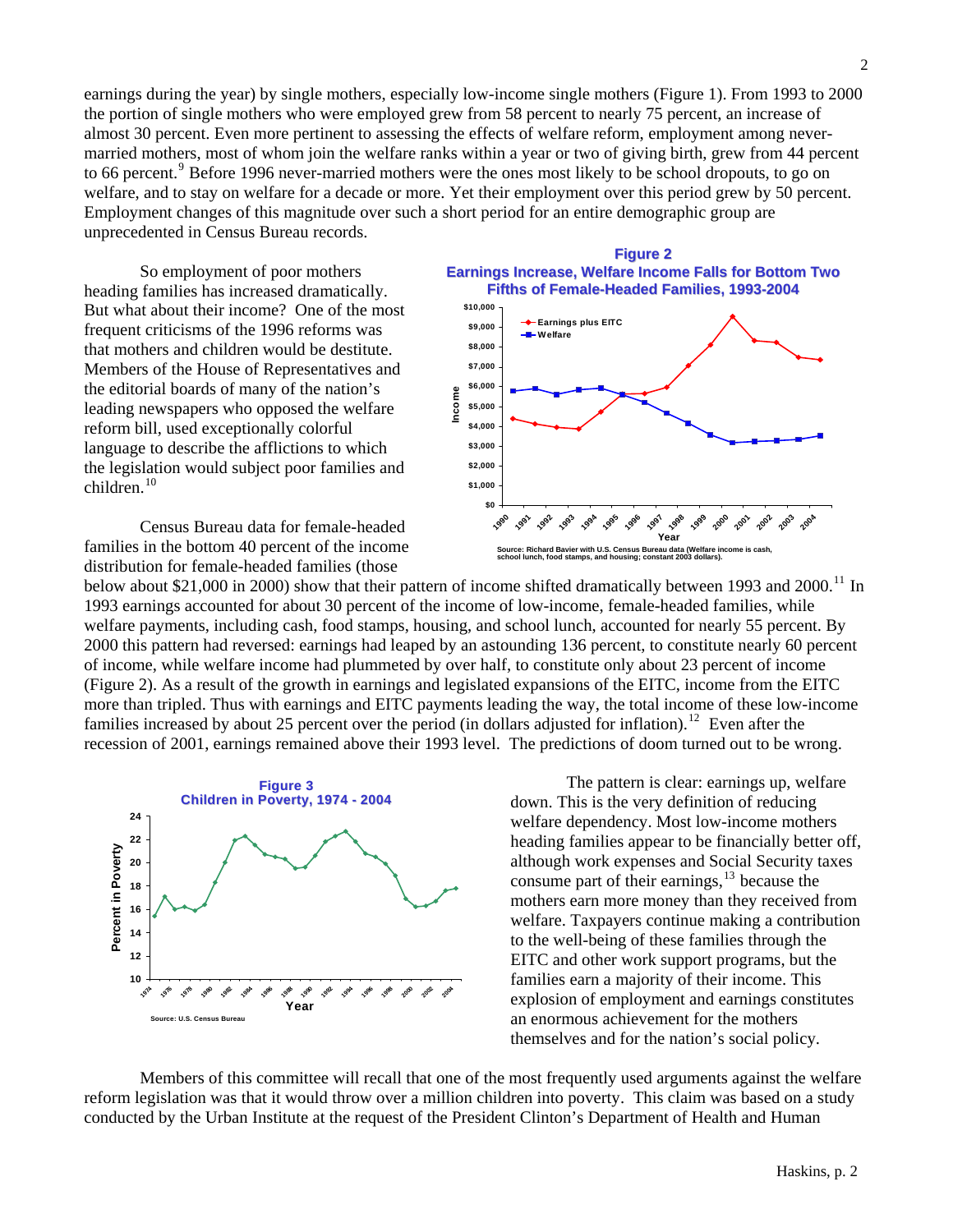Services.<sup>[14](#page-11-1)</sup> It is doubtful that any measure of the condition of the nation's children receives more attention than the poverty rate. Thus, the impact of welfare reform on poverty has great substantive and political importance.

Although child poverty dropped during the 1960s, after the early 1970s it gradually drifted upward, primarily because an increasing percentage of American children were being reared in female-headed families, the family type with the lowest work output and the highest poverty rate.<sup>[15](#page-11-1)</sup> However, between 1994 and 2000, child poverty fell every year and reached levels not seen since 1978 (Figure 3). In addition, by 2000 the poverty rate of black children and of children in female-headed families was the lowest it had ever been. The percentage of families in deep poverty, defined as half the poverty level (about \$7,000 for a mother and two children in 2000), also declined until 2000, falling about 35 percent during the period.<sup>[16](#page-11-1)</sup> Even after four consecutive years of increasing child poverty between 2001 and 2004, poverty was still 20 percent below it 1993 peak.

A special analysis by the Department of Health and Human Services (HHS) and the Congressional Budget Office provides a clear understanding of the impact of work on poverty rates among families headed by poor mothers. The analysis examined the changing impact of earnings and government taxes and transfer payments on poverty during the 1990s. In 1990 the poverty rate among children in households with an unmarried female head before any taxes or government transfers was 50 percent. But in 1999 this poverty rate (which might be thought of as the market poverty rate, because it is computed without regard to government taxes or benefits) fell by 20 percent, to a little over 39 percent. Virtually all this decline in poverty is attributable to increased employment and earnings by mothers during the 1990s.<sup>[17](#page-11-1)</sup>



 The analysis then added various combinations of government transfers and taxes to market income among these unmarried mothers. One of the analyses shows that in 1990, before welfare reform, the combination of all government non-tax transfers such as cash welfare and food stamps reduced poverty by about 12 percentage points, from around 50 percent to a little more than 37 percent. Although the market poverty rate in 1999 was 11 percentage points lower than in 1990, government cash and in-kind transfers in 1999 still reduced poverty by almost an additional 10 percentage points, to a little under 30 percent.

The final step in the analysis was to examine the effect on poverty when income from the EITC was added and federal tax payments were subtracted from income. Not surprisingly, given the relatively low level of work and earnings in 1990, adding the EITC increased income only enough to reduce poverty by less than 1 percentage point. By contrast, in 1999 adding the EITC to income and subtracting federal taxes reduced the poverty rate by 4.50 percentage points. Based on total income, including both market earnings and all government taxes and transfers, poverty among single mothers and children was therefore 36.8 percent in 1990, compared with 25.1 percent in 1999, a decline of nearly one-third. If the 1999 poverty rate had been the same as the 1990 rate, nearly 4.2 million more single mothers and children would have been poor. The prediction that welfare reform would lead to major increases in child poverty was flawed.

 Promoting child well-being was a major goal of all participants in the 1995-96 welfare reform debate. Republicans argued that increased work by mothers on welfare would lead to positive impacts on children because mothers would be setting an example of personal responsibility, would impose schedules and order on chaotic households, and would increase family income. By contrast, many Democrats thought that welfare reform would be disastrous for children. They believed that mothers would not be able to find and maintain work, would hit time limits or be hit by sanctions, and would experience serious declines in family income, driving them into destitution. Perhaps the most frequent charge, based on a reputable study by the Urban Institute, was that welfare reform would throw a million children into poverty.[18](#page-11-1) There were also predictions that more children would be removed from their parents and placed in the child protection system.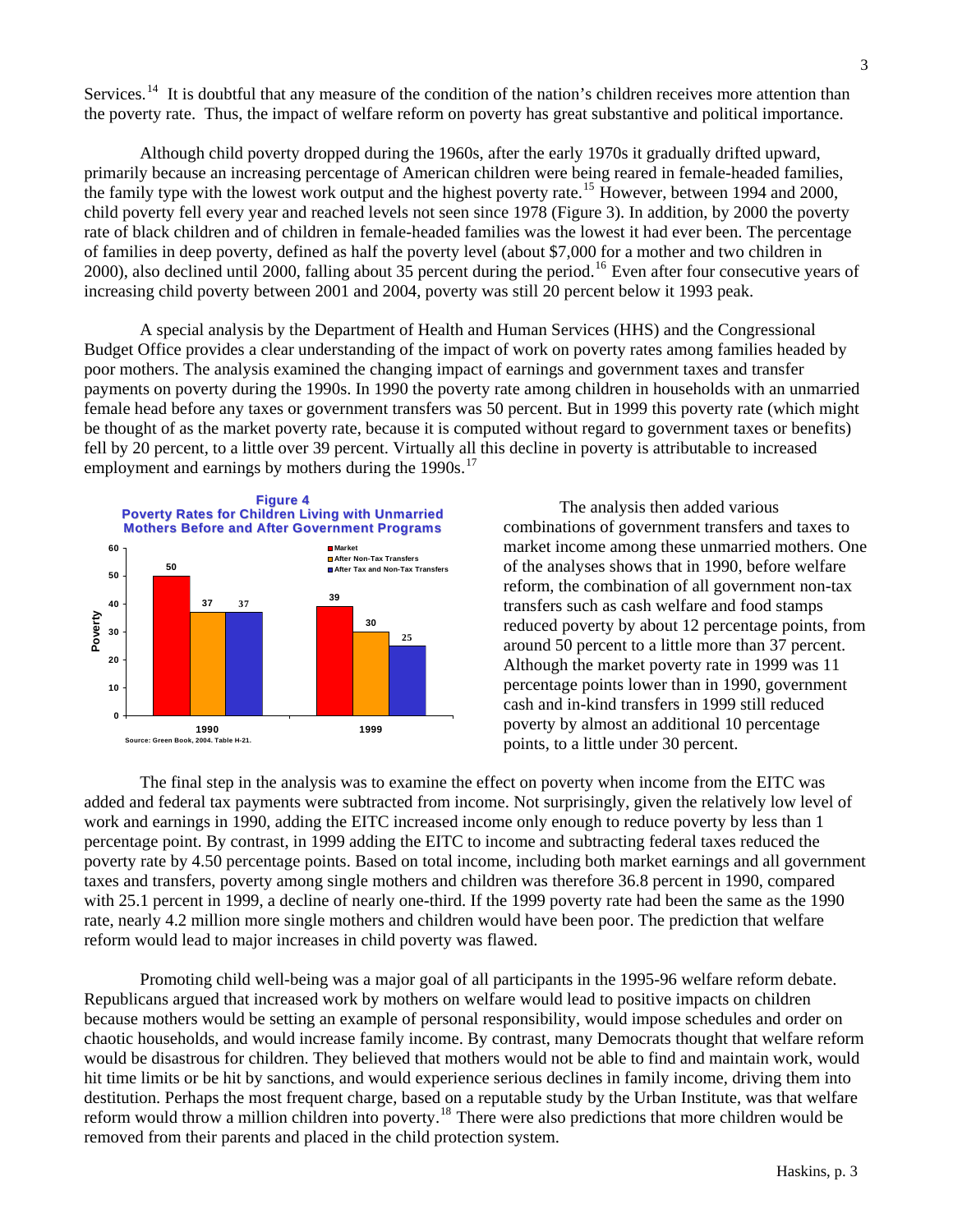Several types of research evidence are now available to make informed judgments about which predictions have come true. A reasonable place to begin is with broad survey data on the well-being of American children. As we have seen, poverty not only did not increase but actually declined every year between 1994 and 2000, with black child poverty reaching its lowest level ever. Although poverty increased after 2000, it remained well below its 1994 level. So great was the decline in poverty that, as Paul Jargowsky and Isabel Sawhill show, the number of neighborhoods with concentrated poverty fell precipitously, as did the number of neighborhoods classified as underclass because of the concentration of poverty and the high frequency of problems such as school dropout, female-headed families, welfare dependency, and labor force dropout by adult males. The authors conclude that the [19](#page-11-1)90s were a "remarkable decade in which substantial progress was made."<sup>19</sup>

 Besides measures of poverty and underclass neighborhoods, a host of additional measures of child wellbeing is available. One of the best collections of national indicators is the Child and Youth Well-Being Index (CWI), published annually by Ken Land of Duke University with support from the Foundation for Child Development. The Land index reports twenty-eight key indicators of child well-being; these indicators are based on nationally-representative surveys, most of which have been administered annually since 1975. The overall index shows a clear pattern of changes over the past three decades. After a few years of modest changes in no clear direction, in 1982 the index showed a decline in well-being that lasted almost continuously until 1995. Since 1995, the index shows an improvement in well-being in almost every year, more than recovering the ground lost in the 1980s and early 1990s. Using 1975 as the base year, the index descended to about 75 percent of its original level by 1995. Since then, it has increased by about 30 percentage points, to about 5 percent above its 1975 level. The CWI is organized into seven domains, each of which measures an important dimension of child well-being such as economic, health, safety, and emotional and spiritual well-being. Most of these domains reflect the overall CWI pattern of continuous increases since 1995. Only the health domain shows a decline, and this only because child obesity increased dramatically. Other measures of child health showed improvement. As Land concludes, "Children are faring better in recent years."[20](#page-11-1)

A similar conclusion is reached by the Federal Interagency Forum on Child and Family Statistics.<sup>[21](#page-11-1)</sup> The forum presents many of its indicators separately for various income and ethnic groups. In nearly every case in which indicators are presented in this way, low-income and minority children reflect the pattern of general improvement, often showing even greater improvement than white children and children from wealthier families. Similarly, Donald Hernandez of the State University of New York has studied ethnic differences in the Land index. Compared with the huge differences in the early 1990s between white children and both black and Hispanic children, both minority groups closed the gap with whites by about one-third over the last decade, both groups narrowing the gap on six of the seven index domains.<sup>[22](#page-11-1)</sup>

 Another feared effect of welfare reform was an increase in the number of children taken from their destitute families by the foster care system.<sup>[23](#page-11-1)</sup> By the mid-1990s, the national foster care caseload had increased every year for fourteen consecutive years, rising from 262,000 in 1982 to 507,000 in 1996. The caseload then increased over the next three years at approximately the same rate as in previous years. Then in 2000, for the first time in two decades, the foster care caseload began to decline and has declined every year since then, falling from 567,000 in 1999 to 518,000 in 2004, a fall of almost 10 percent.<sup>[24](#page-11-1)</sup> Similarly, the incidence of child maltreatment of all types has declined in most years since 1993, falling by over 20 percent between 1993 and 1999, before rising somewhat beginning in 2000. However, the rate in 2001 was still well below the rate of the early 1990s.<sup>[25](#page-11-1)</sup>

 In addition to these broad indicators of child well-being, there is a growing body of scientific research on the direct effects of welfare reform on children, including gold standard studies based on random assignment. Most of these studies were initiated before the 1996 legislation, but nonetheless examined the effects of work programs similar to those mounted by states both before and after the 1996 reforms. Pamela Morris of MDRC and her colleagues have reviewed the impacts on young children of seven random-assignment demonstrations, including thirteen employment programs in the United States and two in Canada, yielding data on 30,000 low-income children.<sup>[26](#page-11-1)</sup> Morris and her colleagues confined their review to children who were between the ages of two and nine when the programs began (between four and fifteen at the point of final data collection). Five results are notable: positive impacts on school achievement were evident among children whose mothers were in certain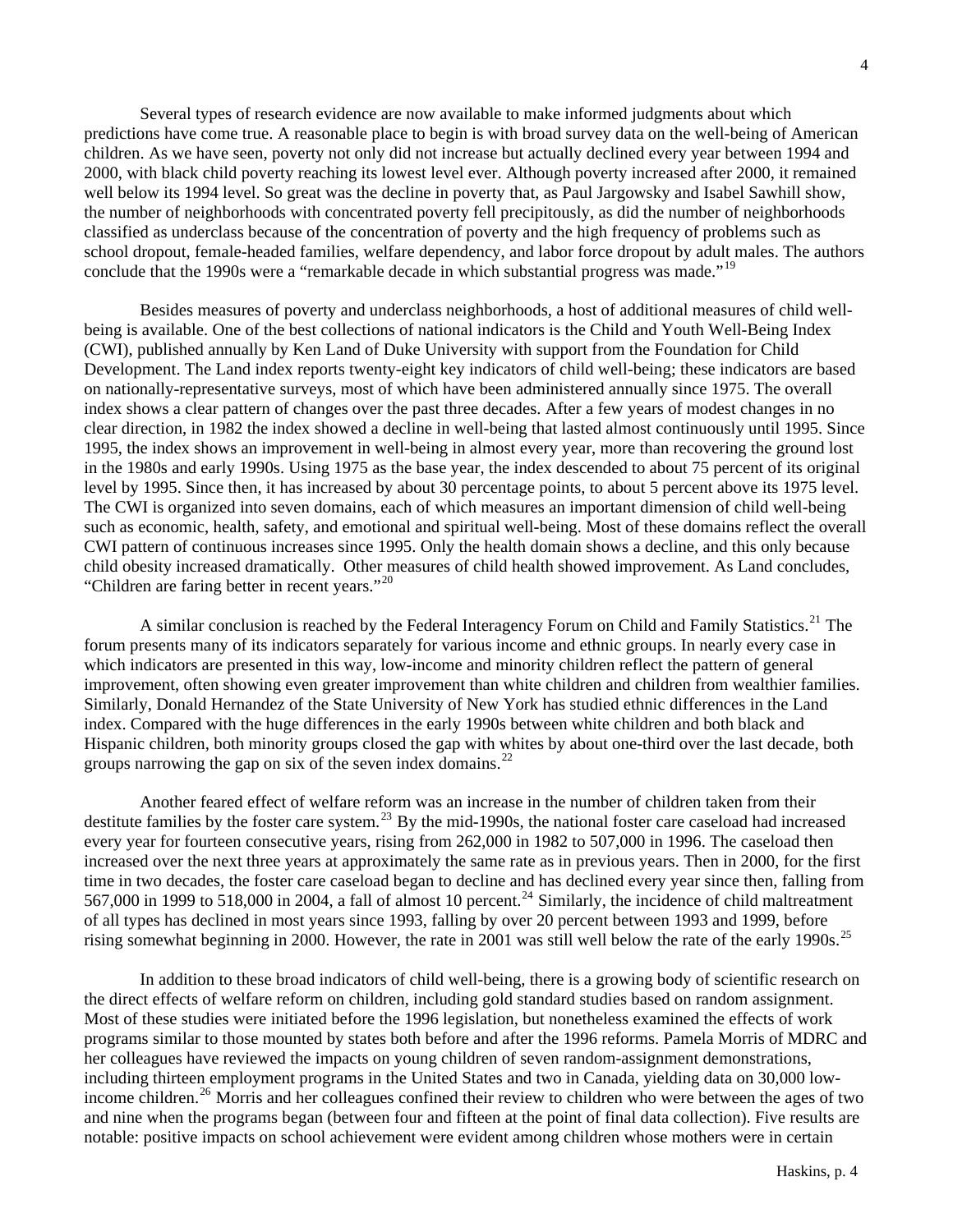work programs; impacts were confined to children age five and under at the beginning of the studies; impacts were confined to work programs that increased family income by providing earnings supplements; impacts faded after three years; and positive impacts on school achievement were related to attendance at center-based child care programs during the preschool years. These results are broadly consistent with the large literature on effects of maternal employment, including the finding that when mothers' work leads to increased family income, young children often show modest improvement on measures of social and intellectual development.<sup>[27](#page-11-1)</sup>

 A similar review by Lisa Gennetian of MDRC and her colleagues on the effects of work programs on adolescents complements the Morris review.<sup>[28](#page-11-1)</sup> The Gennetian review is based on pooled data from seventeen random-assignment programs. The nearly 6,600 participating children were between ages ten and sixteen at the beginning of the studies; at the point of final data collection they were between twelve and eighteen. Averaged across all the experiments, mothers participating in work programs, compared with mothers in the control programs, rated their children as performing below average in school. In addition, children in the experimental programs were slightly more likely to repeat a grade and to be enrolled in special education classes. They were not, however, more likely to be expelled from school, to drop out, or to have had (or have fathered) a baby. Data from the individual studies provide some evidence that the negative effects on school performance seemed to be concentrated in adolescents with younger siblings, suggesting that the poor school outcomes might be associated with early assumption of adult responsibilities because working mothers shared child care with their older children. Similar negative effects of maternal employment on adolescents have been noted by several other researchers and reviewers.<sup>[29](#page-11-1)</sup> Although these effects are modest and were not found in all of the individual studies, there is nonetheless reason for concern. Gennetian and her colleagues call for "more investigation rather than . . . an immediate policy response."[30](#page-11-1)

 Taken together, the survey and experimental information available on the well-being of poor, lowincome, and minority children in the decade following welfare reform does not justify the fears expressed by liberals. With some exceptions, measures of child well-being show that children, and especially poor and minority children, have generally lived under improved conditions and have shown modest gains on indicators of development since 1996. On the other hand, the hopes of conservatives about the impact of welfare reform on children have not been vindicated either. High-quality studies of welfare reform show that preschool children of families participating in welfare-to-work studies may experience modest gains in their development and behavior, but equally good studies show that adolescents experience modest problems in school performance. From the perspective of one decade, it does not seem likely that welfare reform will alleviate the serious lags in development and performance shown by children from poor and minority families. Direct interventions with these children will be necessary if the nation is to close the ability and education gaps between them and more advantaged children.

Although welfare reform is a major cause of the dramatic rise in earnings and the decline in welfare dependency and child poverty, at least two other factors account for the improving financial well-being of femaleheaded families. First, the economy of the 1990s was exceptionally strong. By 2000 almost 137 million Americans had jobs, up by more than 16 million since 1993. Before the recession hit in 2001, 64.4 percent of all noninstitutionalized adults in the United States were working, the highest share ever. Not surprisingly, the unemployment rate fell from  $6.9$  percent in 1993 to 4.0 percent in 2000, the lowest in several decades.<sup>[31](#page-11-1)</sup> Sophisticated statistical studies have been conducted by economists to determine the relative contribution of the economy, of welfare reform, and of other factors to the dramatic rise of work and earnings by low-income mothers heading families.<sup>[32](#page-11-1)</sup> These studies all show that both welfare reform and the booming economy are important, but there is little agreement about the relative contributions of each factor. However, previous economic booms did not lead to either the reduction in welfare rolls or the increase in work by low-income mothers heading families that were seen in the 1990s.<sup>[33](#page-11-1)</sup> Without welfare reform cajoling and where necessary pushing mothers into the labor force, a growing economy would have had a more modest effect on the employment and earnings of these mothers, as was in fact the case during all previous economic expansions.

Second, beginning more than a decade before the 1996 reforms, the federal government made existing benefit programs friendlier to low-income working families and created entirely new programs designed to help working families. These actions include expansions of child care, creation of the child tax credit, changes in the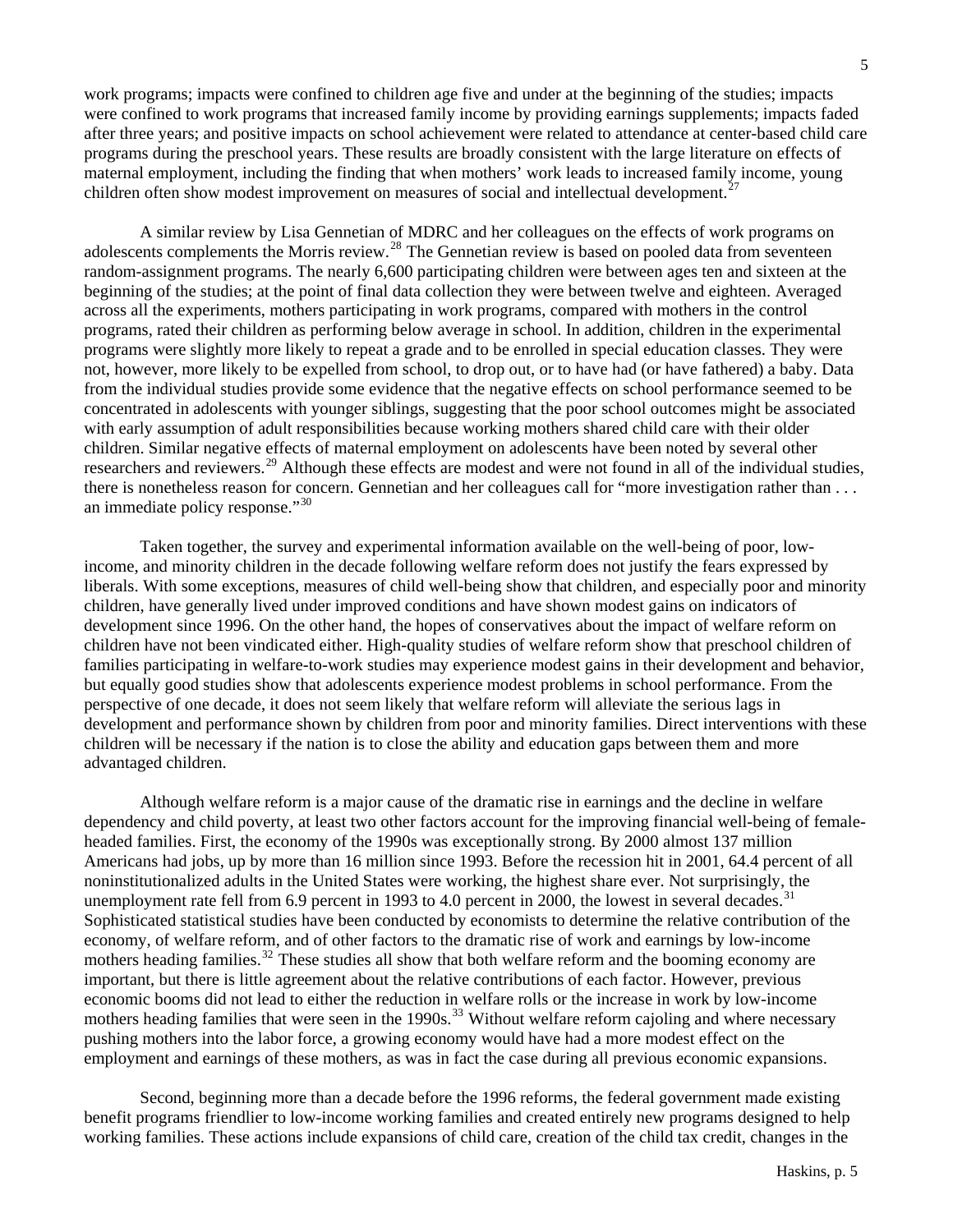standard deduction and the personal exemption in the income tax code, changes in Medicaid, and above all several expansions of the EITC. Two studies by nonpartisan and highly respected congressional agencies – the Congressional Budget Office (CBO) and the Congressional Research Service (CRS) – provide an idea of the magnitude of these changes.

At the request of the Ways and Means Committee in 1997, CBO undertook a study to determine whether federal policy changes between 1984 and 1998 had resulted in more support for low-income working families. CBO examined several major entitlement programs that help working families, including child care, the EITC, Medicaid, and the child tax credit. Taken together, we can label these and similar programs the nation's work support system, because the programs provide financial and in-kind support to poor and low-income working families. CBO calculated the benefits that would have accrued to low-income working families from the work support system under 1984 law and compared that



level of support to the level under 1999 law. Because every work support program examined by CBO had been expanded or created since 1984, the analysis was expected to show an increased commitment by federal policymakers to low-income working families. But it is fair to say that even experts were surprised by the finding that if the work support system had remained as it had been in 1984, working families in 1999 would have received only around \$6 billion in government work support benefits (Figure 5). By contrast, the 1999 version of the work support system – that is, the one that actually existed in 1999 – provided nearly \$52 billion in support to working families. In other words, the expansions in the work support system after 1984 resulted in working families receiving \$46 billion more in cash and other benefits than they would have received if Congress and a series of presidents had not expanded the work support programs. It would be difficult to exaggerate the extent to which the nation's social policy to help low-income families has shifted from one that provided most of its benefits to families dependent on welfare to one that provides enormous benefits to working families.<sup>[34](#page-11-1)</sup>

The second study, based on information computed by CRS, strengthens the CBO conclusion. Whereas the CBO study provides an estimate of changes in aggregate federal spending on work support programs, the CRS data can be used to compare the financial work incentive for a typical mother with two children on welfare in a typical state (Pennsylvania) in 1986 and 1997.<sup>[35](#page-11-1)</sup> For years, a major charge against the welfare system was that it posed a substantial disincentive to work because families that accepted jobs could be worse off working than on welfare. A mother and two children in a typical state in 1986 received about \$8,970 in cash welfare and Food Stamps (all figures are in constant 1997 dollars). If the mother worked and earned \$8,000, her welfare income would fall drastically, to \$1,900. She would also pay nearly \$1,200 in federal taxes but would gain about \$540 from the EITC. Thus for working full-time she would have net income of about \$9,275, or about \$350 more than if she had stayed on welfare. In addition, both the mother and children would lose their Medicaid coverage, the insurance value of which would be around \$3,000, after nine months, and the mother would get very modest if any government help paying for child care. Clearly, a mother who elected to stay on welfare rather than accept a low-wage job in 1986 would be making a financially rational decision. By contrast, because of the broadening of the work support system and changes in welfare laws, by 1997 this same mother with a \$10,000-a-year job (roughly equivalent to \$8,000 in 1986) would have net income of around \$15,350, or \$7,550 more than the \$7,800 she would have received if she had stayed on welfare. The EITC alone was worth an additional \$3,000 in cash, and changes in federal income tax law had removed the mother entirely from paying income tax. Further, the mother would have Medicaid coverage for one year, and the children would be covered as long as the mother had low income. Finally, there was much more money available for child care in 1997 than in 1986. All in all, the work support system had made work a more attractive option for welfare mothers in 1997 than in 1986.<sup>[36](#page-11-1)</sup> Given that the EITC is pegged to inflation, that funds for child care have expanded dramatically since  $1996$ ,<sup>[37](#page-11-1)</sup> and that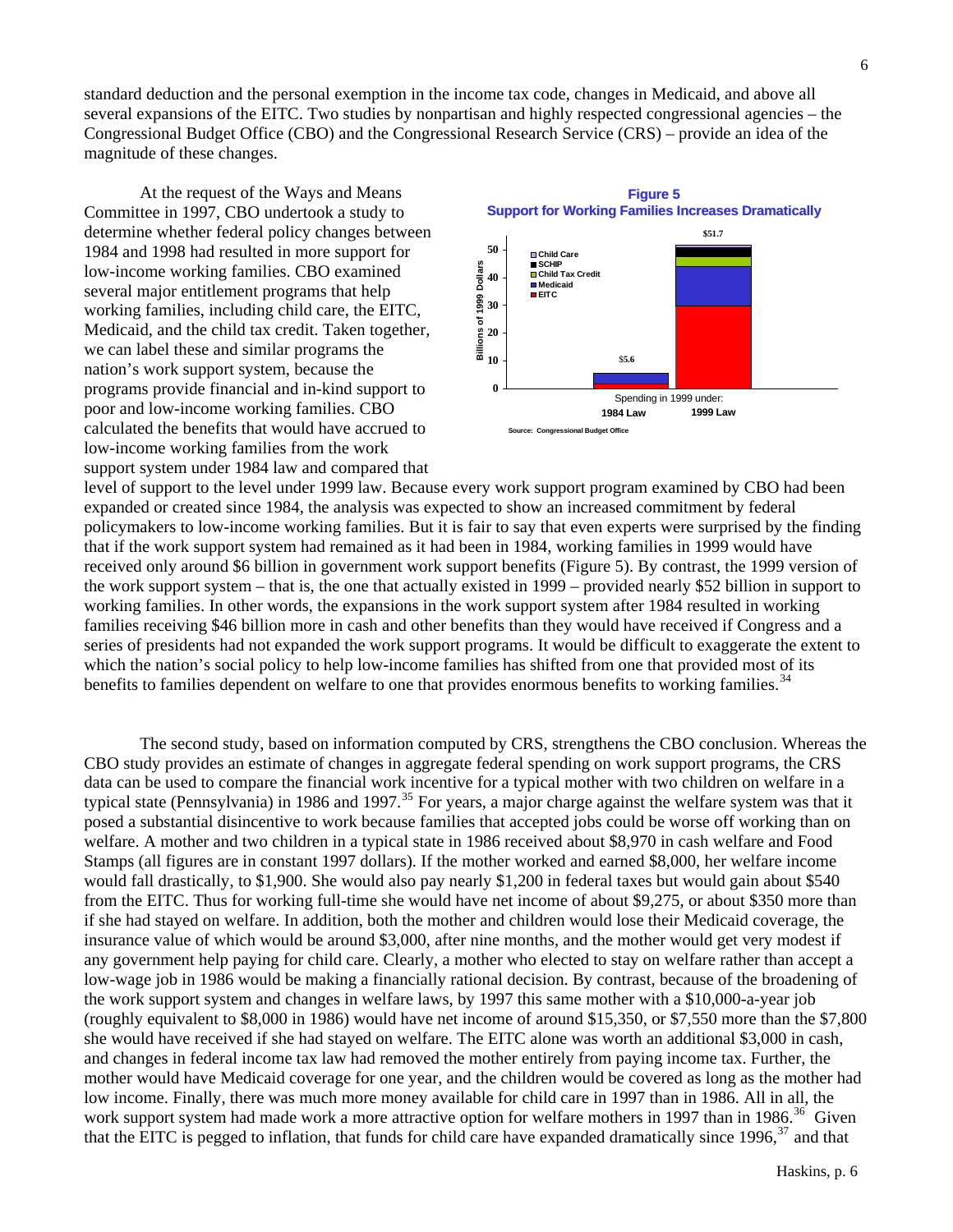the child tax credit was made partially refundable in 2001, it seems likely that the work support system is even more generous today than it was in 1997. In any case, at the time the 1996 reforms were enacted, as well as today, the work support system provides compelling financial incentives for mothers to leave welfare even for low-wage jobs.

The positive impacts of the 1996 reforms on income, earnings, and poverty have been pervasive and, in some cases, profound. However, no policy produces all benefits and no costs. Although the 1996 law did not produce the failures predicted by its critics, it nonetheless has created challenges that states and the federal government should address. In my view, the most important of these challenges is the finding that there is a group of mothers at the bottom of the income distribution who appear to be floundering under the new and more demanding welfare system. Generally, these are mothers who live without another adult in their household and who do not have income from cash welfare, from employment, or from unemployment insurance. In the past, these troubled parents could stay on welfare for many years. Under the old AFDC program, the average length of spells for adults on the rolls at any given moment was twelve years. It would be naïve to believe that all these welfare-dependent parents were suddenly capable of finding and retaining jobs for \$7 or \$8 an hour. A demanding welfare system requires at least some minimum level of competence and motivation, and not all parents have these minimum levels.

There are several types of evidence that a number of mothers are in fact floundering. Surveys show that about 60 percent of the mothers who leave welfare are working at any given moment and that around 70 percent have held at least one job since leaving welfare.<sup>[38](#page-11-1)</sup> The 40 percent who do not work regularly raise some concern, but the 30 percent who have not worked at all since leaving welfare raise even more serious concern. States frequently use sanctions and thirty-six states have policy that allows them to completely terminate cash benefits for rule infractions. At least one study found that mothers who were sanctioned off the rolls had characteristics that make it less likely they will be able to get and hold a job. More specifically, they are less likely to have a high school degree or job experience and more likely to have substance addictions, mental health problems, or three or more children than other welfare mothers.<sup>[39](#page-11-1)</sup> Also of concern are poor mothers heading families who are financially worse off since welfare reform passed. Kasia Murray and Wendell Primus have compared Census income data for mothers for the 1993-96 and the 1996-2000 periods and found that that mothers in the bottom 10 percent of single earners actually lost income during the latter period.<sup>[40](#page-11-1)</sup> These findings are placed in a broader context by Rebecca Blank and Robert Schoeni from the National Poverty Center at the University of Michigan. Blank and Schoeni, using data from the Census Bureau's Current Population Survey, compared the change in income between the 1992-95 period (before TANF) and the 1997-2000 period (after TANF). Controlling for factors such as family size and inflation, they plotted income for two groups: all families with children and families with children without both parents present. Blank and Schoeni find that all but the bottom 2 percent of families with children had improved their income in the late 1990s relative to the mid-1990s. Even in the case of children living outside a two-parent family, 92 percent of families improved their income. However, the bottom 8 percent declined.

Blank and Schoeni explicitly tied their analysis to welfare reform by comparing states with strong cash work incentives (which allowed mothers who went to work to retain relatively more of their welfare benefit) and strong penalty incentives (strict time limits and strong sanctions) and found that both cash and penalty incentives were associated with higher income. The authors conclude that "it is the more lenient states with softer penalties where children's income seems to have grown the least."<sup>[41](#page-11-1)</sup> Although the authors interpret their findings as "good news," their work is similar to Murray and Primus's in showing that there is a group of mothers at the bottom – in this case about 8 percent of the distribution of female-headed families – that is worse off now than before welfare reform. This finding is reinforced by Census Bureau data analyzed by Richard Bavier of the Office of Management and Budget. Bavier finds a disconcerting increase in the number of mothers in the bottom fifth of income for female heads of families who report zero earnings and zero income from cash welfare (ignoring SSI). The number of mothers in this category increased in every year between 2000 and 2004, jumping by 60 percent over the period. $42$ 

Several other researchers, including Robert Moffitt and Katie Winder at Johns Hopkins; Pamela Loprest, Sheila Zedlewski, and others at the Urban Institute; Sandra Danziger and Sheldon Danziger of the University of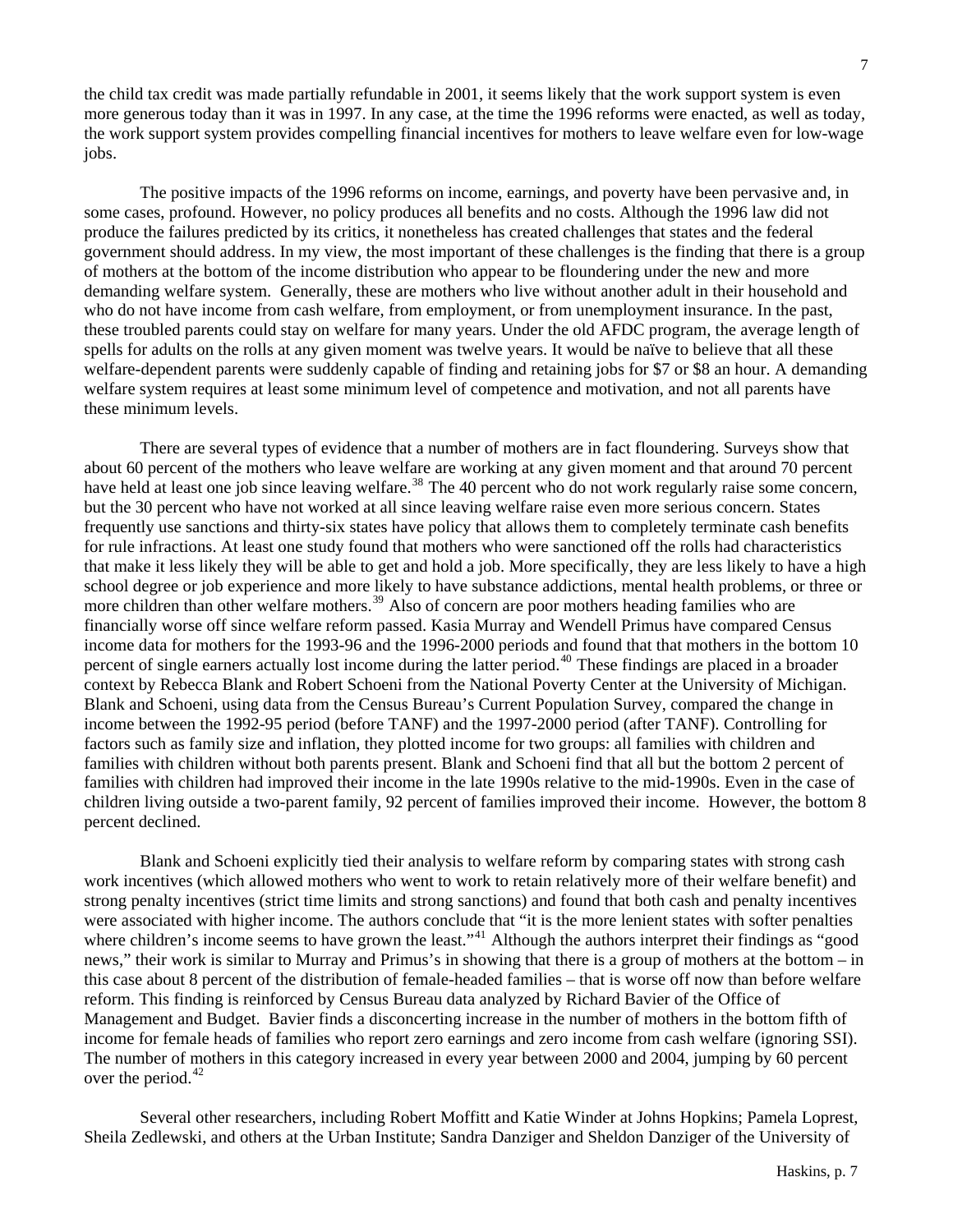Michigan; and Robert G. Wood and Anu Rangarajan at Mathematica Policy Research report similar findings on increased hardship among mothers who leave welfare, live in a household without another adult, and do not have earnings.<sup>[43](#page-11-1)</sup> The studies by Wood and Rangarajan and the Danzigers and their colleagues are especially interesting because they both have many years of longitudinal data (data collected on the same subjects over time) on mothers who had been on welfare. Wood and Rangarajan followed a representative group of 2,000 recipients who had received welfare in 1997 or 1998 in New Jersey. Although the group that was off welfare and employed increased from about one-third to one-half over the fifty-four-month follow-up period, the group of greatest concern – those who were off welfare but without a job – was consistently a little more than one quarter of the sample. Of this group, about 60 percent had other sources of income, including SSI, unemployment compensation, a working spouse or partner, or recent employment. Thus the mothers who were the least financially stable constituted about 40 percent of those who were off welfare and unemployed, or around 11 percent of the total sample.

All the evidence reviewed above, showing that mothers and children at the bottom of the distribution experience hardship, is based on income data. Surprisingly, consumption data provide a different picture. In studies using two nationally representative data sets, Bruce Meyer and James Sullivan show that the material conditions of low-income mothers, as measured by their consumption, improved somewhat after welfare reform.<sup>[44](#page-11-1)</sup> On the other hand, a large part of the additional consumption in the late 1990s appears to be related to work. More specifically, the mothers spent more on housing, food away from home, and transportation. Additional housing costs could well be explained by the fact that the federal housing programs in which many of these mothers participate charge families 30 percent of their income, with the remainder of the family's rent being paid by the government. If mothers earn additional money, they must pay 30 percent of it on housing: in effect, federal housing policy all by itself imposes a 30 percent tax on increased earnings. Additional spending on food away from home and transportation could also be associated with mothers working and needing to use some of their increased earnings to get to work and to eat out because of time pressures.<sup>[45](#page-11-1)</sup>

Evidence on the well-being of mothers and children can also be gleaned from information on food consumption. Christopher Jencks, one of the major critics of the 1996 reforms, and his colleague Scott Winship conducted extensive analyses on the Food Security Supplement to the Current Population Survey for the years 1995-2001. Based on twenty-eight questions related to food security, Jencks and Winship conclude that single mothers had fewer problems related to food in 2001 than in 1995, the last year before welfare reform. Further analyses shows that, although the number of low-income mothers receiving welfare between 1995 and 1999 fell from 58 percent to 29 percent, food-related problems dropped dramatically. The decline in food problems leveled off in the 1999-2001 period, but food problems in 2001 were still substantially below the level of problems reported in 1995. Similarly, based on the Department of Agriculture's definition of food security, the percentage of food-insecure female-headed families declined from around 31 percent in 1995 to about 27 percent in 1999, as the welfare rolls were declining rapidly. Even during the period following the mild recession of 2001, the percentage of food-insecure families did not increase significantly, remaining below the 1995 level. The authors conclude that "single mothers' material standard of living probably improved more during [the economic expansion of the 1990s] than during earlier ones."[46](#page-11-1) In an op-ed piece published in the *Christian Science Monitor*, the authors state flatly that their study of food problems led them to conclude that "welfare reform worked."<sup>[47](#page-11-1)</sup>

Income data thus suggest that there was a group of single mothers, comprising perhaps 10 percent of all single-mother families that had been on welfare, who were worse off following welfare reform. Data based on consumption and on food insecurity tend to offset this conclusion, although even here there is some evidence of problems at the bottom of the distribution. On balance, it seems prudent to conclude that scholars should examine this problem in much greater detail and search for solutions that will help mothers hold jobs. Given the research reviewed above showing an increase in the number of poor mothers with no obvious sources of income, more public and private funds should be devoted to conducting research and demonstration programs to determine how these floundering mothers can be helped. The trick will be to maintain a demanding welfare system that strongly discourages welfare dependency while simultaneously allowing states, counties, and cities enough flexibility to identify and help these mothers. Some mothers may never be able to achieve steady employment. Welfare programs should figure out how to help them without reducing the pressure on more capable mothers to leave welfare for work or to avoid welfare in the first place.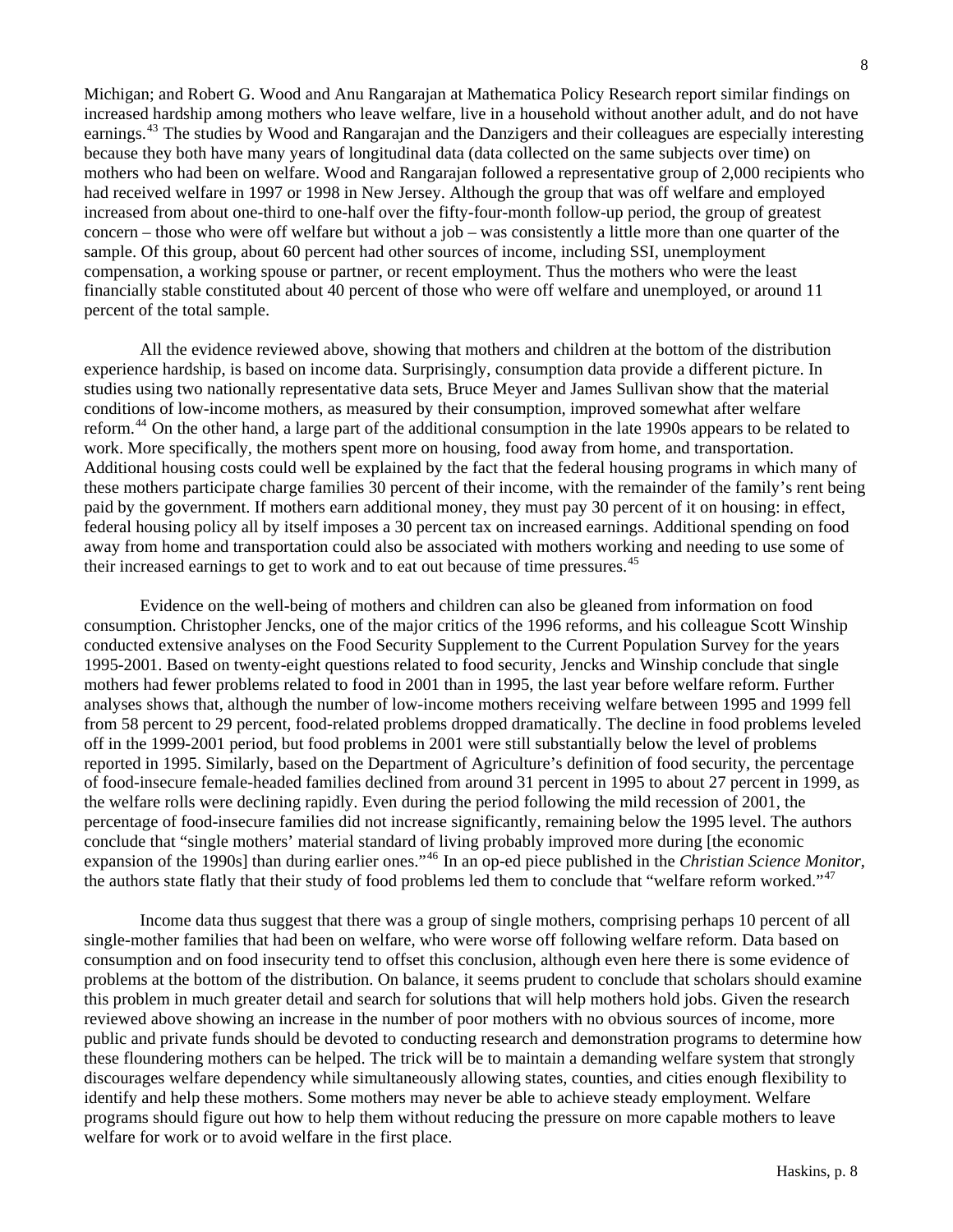9

Compared to any major change in social policy in the last several decades, I think it fair to conclude that welfare reform stands out as federal legislation that actually met its goals. The entire political spectrum was in agreement that mothers on welfare should become self-sufficient. All but the left-most part of the spectrum agreed to support legislation that terminated entitlement cash welfare and replaced it with a system that required work. The data summarized above show that poor mothers on welfare responded exactly as they were expected to do – they went to work in droves. In addition, as Republicans predicted, they increased their family income and reduced the poverty rate of their children in the process. They left welfare for work, but government continues to support their efforts through child care subsidies, health insurance, food stamps, and above all, the Earned Income Tax Credit. There's something here for everybody to like: both more work and lots of government support – except now the bulk of government support is for those working, not those avoiding work. The results of major changes in public policy rarely work out this well.

Now the question is: What's next? The obvious part of the answer is that states must continue to aggressively implement the work requirements in the TANF program. This Committee wisely led the way to fixing a glitch in the 1996 legislation that weakened the work requirement in the 1996 law. The first priority of this committee should be to ensure that states aggressively implement the new requirements. A second priority should be for this committee to work with the Agriculture Committee and the Banking Committee to strengthen the work requirements in the Food Stamp program and create strong work requirements for able-bodied adults in housing programs. If work requirements are successful in one program, I can see no reason why they cannot be successful in other programs.

Beyond these obvious next steps, I think this committee has already taken the most important action that holds great promise for further reductions in poverty and improvements in child development and well-being; namely, stimulating a national marriage movement. Years of research on poverty have convinced me that there are only three ways to reliably reduce poverty: economic growth, increased work, and increased marriage rates. Unfortunately, primarily because of low and often declining wages at the bottom of the income distribution, economic growth is less effective than in the past at reducing poverty.<sup>[48](#page-11-1)</sup> However, the nation's experience with increasing work levels following the 1996 welfare reforms shows unequivocally that increased work by mothers heading families drives down the poverty rate. Now comes marriage. Work that we have undertaken at Brookings provides solid evidence that increasing marriage rates to the level the nation enjoyed in 1970 would reduce poverty by almost 30 percent.<sup>[49](#page-11-2)</sup> In addition, as shown in a recent volume of the *Future of Children*, published by Brookings and Princeton University, the academic world is in almost unanimous agreement that increasing marriage rates would be good for children. This committee should provide strong oversight of its recent legislation that provides \$150 million per year to stimulate healthy marriage and responsible fatherhood programs around the nation. In addition, the Committee should keep a close eye on the ground-breaking experimental research the Department of Health and Human Services is funding to test marriage education and other approaches to strengthening marriage. If some of these programs are successful, the Committee should make funds available to expand them throughout the nation. I believe the evidence strongly supports the view that if we can increase the nation's marriage rates, especially among poor and minority parents, the parents themselves, children, and the nation will greatly benefit. Not least among these benefits will be a declining need for government welfare programs.

 $\overline{a}$ 

<sup>1.</sup> A remarkable characteristic of the 1996 welfare reform law was its breadth. Here I examine results only for the new TANF program. But in a forthcoming book (Ron Haskins, *Work Over Welfare: The Inside Story of the 1996 Welfare Reform Law*, Washington: Brookings, 2006), I review evidence on the effects of the law's provisions on family composition, Supplemental Security Income (SSI) for Children, SSI for drug addicts and alcoholics, public benefits for noncitizens, child care, and child support enforcement. In each of these social policy domains, the 1996 law has had effects that range from substantial to dramatic. Among the more notable are a substantial reduction in the number of children with mild disabilities receiving SSI; a complete end to SSI benefits for drug addicts and alcoholics; an unprecedented reduction in the number of noncitizens receiving TANF, food stamps, SSI, and Medicaid; a doubling of funds for child care and extensive use of saving from welfare payments to pay for child care; and a doubling of child support payments and a substantial increase in paternity establishment. The original estimate of savings from the 1996 law by the Congressional Budget Office was \$54 billion over seven years (Congressional Budget Office, "Federal Budgetary Implications of the Personal Responsibility and Work Opportunity Reconciliation Act of 1996," CBO Memorandum, December 1996). Although there are technical problems with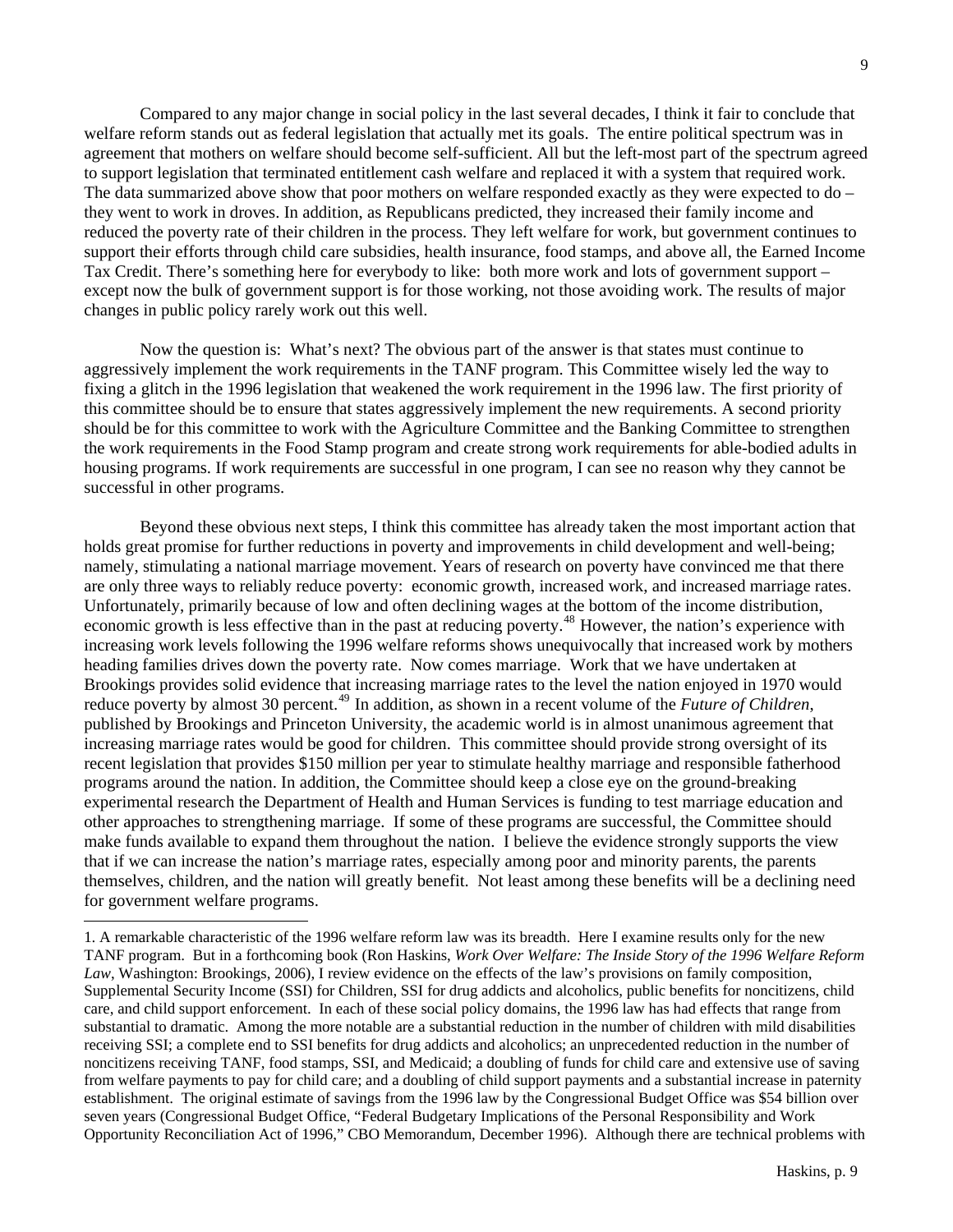trying to estimate the accuracy of the CBO forecast, I have no doubt that the actual savings were several billion above the CBO estimate.

2. Because the population increases every year, data on the number of children or families on AFDC or TANF over time can be misleading. Both the number of children and the percentage of all U.S. children on AFDC or TANF fell dramatically after 1994. The percentage of children on AFDC peaked in 1993 at 14.3 percent. It fell every year thereafter until reaching 5.3 percent in 2002. See House Committee on Ways and Means, *2004 Green Book,* pp. 7-31. By way of comparison, in 1970 the percentage of children on AFDC was 8.8 percent, more than 65 percent higher than in 2002 (see *Annual Statistical Supplement*, Social Security Bulletin 13-11700 (Department of Health and Human Services, 2005), table 9.G1. 3. Department of Health and Human Services, Administration for Children and Families, "Cash Assistance for Needy Families, Aid to Families with Dependent Children (AFDC) and Temporary Assistance to Needy Families (TANF), Average Monthly Families and Recipients for Calendar Years 1936--2001," May 10, 2002, available at www.acf.dhhs.gov/news/stats/3697.htm.

4. House Committee on Ways and Means, *2004 Green Book*, section 7, pp. 27-37; Department of Health and Human Services, *Indicators of Welfare Dependence: Annual Report to Congress, 2003* (Government Printing Office, 2003), appendix A, table TANF 1; for welfare caseloads information, see the Administration for Children and Families, www.acf.hhs.gov/newstat2.shtml.

5. Judith M. Gueron and Edward Pauly, *From Welfare to Work* (New York: Russell Sage, 1991); Jeffrey Grogger, Lynn Karoly, and Jacob Alex Klerman, *Consequences of Welfare Reform: A Research Synthesis* (Santa Monica, Calif.: Rand, 2002)*.*

6. House Committee on Ways and Means, *2000 Green Book,* pp. 1471-74, 1500-10. See also Gregory Acs, Pamela Loprest, and Tracy Roberts, *Final Synthesis Report of Findings from ASPE's 'Leavers' Grants* (Washington: Urban Institute, 2001), pp. 23-47.

7. Acs, Loprest, and Roberts, *Final Synthesis Report*, chap. 3.

 $\overline{a}$ 

8. See the Bureau of Labor Statistics, http://stats.bls.gov/cps/home.htm, for labor force statistics from the Current Population Survey. All the measures discussed in this section are point-in-time measures.

9. Gary Burtless of the Brookings Institution, unpublished calculations using U.S. Bureau of Labor Statistics data.

10. Democrats on the floor of the House referred to the Republican bill as "extreme," "harsh," "cruel," "abusive," and "mean-spirited;" they also said the bill "attacked children," "lashed out at children," and "punished children;" Bob Herbert of the *New York Times* said the bill conducted a "jihad" against the poor, that it "makes war on the kids of this country," and that it would "deliberately inflict harm" on children and the poor. See Ron Haskins, *Work Over Welfare*, Chapter 8.

11. These figures are from unpublished tables of demographic and economic characteristics of female family heads, distributed by income quintile, that are prepared by Richard Bavier of the Office of Management and Budget using the Census Bureau's Current Population Survey. Bavier makes these tables available to anyone who requests them. All figures are given in 2004 dollars.

12. A study by two other researchers, using longitudinal data from the Survey of Income and Program Participation, shows the same pattern of increased work and earnings and declining poverty among families leaving welfare. See June O'Neill and M. Anne Hill, "Gaining Ground, Moving Up: The Change in the Economic Status of Single Mothers under Welfare Reform," Civic Report 35 (Manhattan Institute Center for Civic Innovation, 2003).

13. Jeffrey Grogger and Lynn A. Karoly, *Welfare Reform: Effects of a Decade of Change* (Harvard University Press, 2005), p. 156.

14. Sheila Zedlewski and others, "The Potential Effects of the Budget Reconciliation Bill on Family Incomes" (Washington: Urban Institute, 1995).

15. David J. Eggebeen and Daniel T. Lichter, "Race, Family Structure, and Changing Poverty among American Children," *American Sociological Review*, 56 (1991): 801-17.

16. Bernadette D. Proctor and Joseph Dalaker, *Poverty in the United States: 2002* (Census Bureau, 2002), table 5; Douglas J. Besharov, ed., *Family and Child Well-Being after Welfare Reform* (New Brunswick, N.J.: Transaction, 2003), figure 4; Bureau of the Census, Poverty and Health Statistics Branch, *Current Population Survey, Annual Social and Economic Supplements,* December 14, 2005, table 3, available at www.census.gov/hhes/www/poverty/histpov/hstpov3.html.

17. This analysis retains the same thresholds as the official poverty index (about \$13,300 for a family of three in 1990) but uses a broader definition of income than the official measure. House Committee on Ways and Means, *2004 Green Book*, table H-21.

18. Zedlewski and others, "The Potential Effects of the Budget Reconciliation Bill on Family Incomes."

19. Paul A. Jargowsky and Isabel V. Sawhill, *The Decline of the Underclass,* policy brief, Center on Children and Families (Brookings, 2006), p. 6.

20. Kenneth Land, *Child and Youth Well-Being Index (CWI), 1975-2004 with Projections for 2005,* available at www.soc.duke.edu/~cwi/.

21. Federal Interagency Forum on Child and Family Statistics, *America's Children: Key National Indicators of Well-Being 2005* (Government Printing Office, 2005).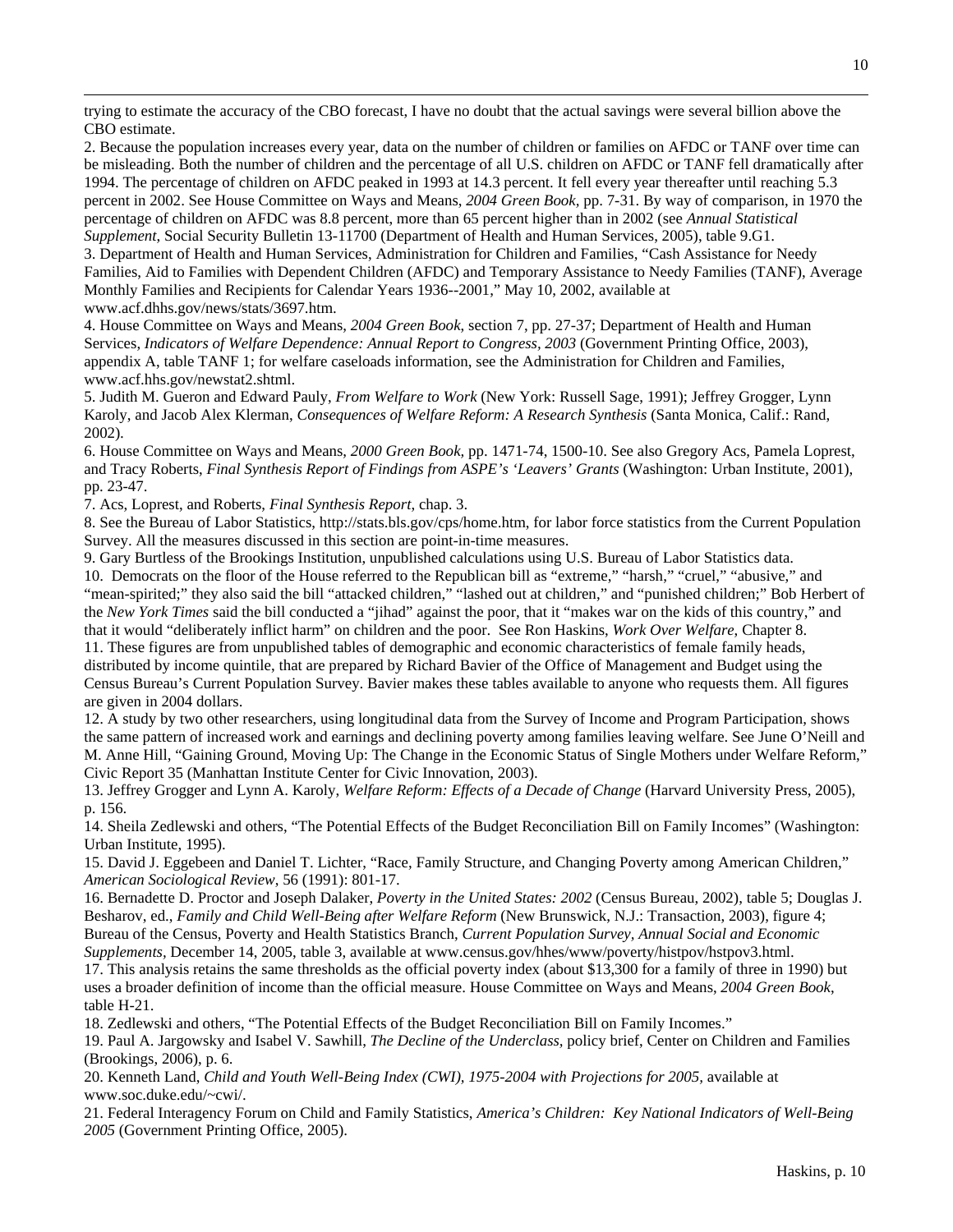22. Donald J. Hernandez and Suzanne E. Macartney, "Measuring Social Disparities: A Modified Approach to the Index of Child Well-Being (CWI) for Race-Ethnic, Immigrant-Generation, and Socioeconomic Groups with New Results for Whites, Blacks, and Hispanics," paper prepared for the forum, "Review of the Child Well-Being Index," Brookings Institution, May 10, 2006.

23. House Committee on Ways and Means, *Contract with America: Overview,* Serial 104-20, January 5, 10, 11, and 12, 1995, pp. 58-93.

24. House Committee on Ways and Means, *2004 Green Book*, section 11, table 23; Department of Health and Human Services, Administration for Children and Families, Children's Bureau, "Trends in Foster Care and Adoption, FY2000- FY2004," September 2005, available at www.acf.hhs.gov/programs/cb/stats\_research/afcars/trends.htm.

25. House Committee on Ways and Means, *2004 Green Book,* section 11, figure 1.

 $\overline{a}$ 

26. Pamela Morris, Lisa A. Gennetian, and Greg J. Duncan, "Effects of Welfare and Employment Policies on Young Children: New Findings on Policy Experiments Conducted in the Early 1990s," *Social Policy Report* 19 (2005): 3-22.

27. For reviews of the literature on the effects on children of working mothers, see E. Harvey, "Short-Term and Long-Term Effects of Early Parental Employment on Children of the National Longitudinal Survey of Youth," *Developmental Psychology* 35 (1999): 445-59; Martha J. Zaslow and Carol A. Emig, "When Low-Income Mothers Go to Work: Implications for Children," *Future of Children* 7 (1997): 110-15.

28. Lisa A. Gennetian and others. *How Welfare and Work Policies for Parents Affect Adolescents: A Synthesis of Research* (New York: MDRC, 2002).

29. Greg J. Duncan and P. Lindsay Chase-Lansdale, "Welfare Reform and Children's Well-Being," in *The New World of Welfare,* edited by Rebecca M. Blank and Ron Haskins (Brookings, 2001); Jennifer L. Brooks, Elisabeth C. Hair, and Martha J. Zaslow, "Welfare Reform's Impact on Adolescents: Early Warning Signs" (Washington: Child Trends, 2001).

30. Gennetian and others, *How Welfare and Work Policies for Parents Affect Adolescents,* p. 22.

31. Census Bureau, *Statistical Abstract of the United States, 2004--2005,* p. 371.

32. Rebecca M. Blank, "Declining Caseloads/Increased Work: What Can We Conclude about the Effects of Welfare Reform?" *Economic Policy Review* 7 (2001): 25-36; James P. Ziliak and others, "Accounting for the Decline in AFDC Caseloads: Welfare Reform or the Economy?" *Journal of Human Resources* 35 (2000): 570-86.

33. It is difficult to discern a clear effect of the 1991 recession on the welfare caseload. When the recession hit, the caseload had already grown in five of the previous six years, rising from 3.69 million families in 1985 to 4.38 million families in 1991, during the healthy economy of the 1980s. The caseload continued to increase over the next three years, rising from 4.38 million families in 1991 to 5.05 million in 1994, before its prolonged decline during the welfare reform period. By contrast, as we have seen, the welfare caseload continued to decline throughout and following the recession of 2001. Between 1983 and the peak employment year of 1991, the employment-to-population ratio for never-married mothers rose from 34.5 to 44.0, or by 9.5 percentage points. During the expansion of the 1990s, the comparable ratio rose from 43.4 in 1992 to 65.8 in 2000, an increase of 22.4 percentage points. Clearly a lot more poor mothers went to work during the expansion of the 1990s than the expansion of the 1980s. Employment data is from unpublished calculations by Gary Burtless using Census Bureau data. Caseload information is from the Administration for Children and Families, available at www.acf.hhs.gov/news/stats/newstats2.shtml.

34. Congressional Budget Office, *Policy Changes Affecting Mandatory Spending for Low-Income Families Not Receiving Welfare* (1998).

35. House Committee on Ways and Means *1986 Green Book*, p. 369; House Committee on Ways and Means *1998 Green Book*, p. 408.

36. House Committee on Ways and Means, *1996 Green Book,* section 8, p. 399, table 3.

37. Douglas J. Besharov and Caeli A. Higney, *Federal and Sate Child Care Expenditures (1997-2003)* (College Park, MD: Welfare Reform Academy, University of Maryland, May 2006).

38. House Committee on Ways and Means, *2004 Green Book,* pp. L24-L31.

39. Andrew J. Cherlin and others. "Operating within the Rules: Welfare Recipients' Experiences with Sanctions and Case Closings," *Social Services Review* 76 (2002): 387-405. Thirty-six states have a policy that allows them to completely terminate cash benefits for rule infractions. See Department of Health and Human Services, *Temporary Assistance to Needy Families Program (TANF): Fourth Annual Report to Congress,* May 2002, p. 346. But see Jeffrey Grogger and Lynn A. Karoly, *Welfare Reform: Effects of a Decade of Change* (Harvard University Press, 2005), pp. 235-36, who conclude that there are too few studies to draw firm conclusions about the effect of sanctions.

40. Kasia O'Neill Murray and Wendell E. Primus, "Recent Data Trends Show Welfare Reform to Be a Mixed Success: Significant Policy Changes Should Accompany Reauthorization," *Review of Policy Research* 22 (2005): 301-24. 41. Ibid., pp. 307, 308.

42. These figures are from unpublished tables of demographic and economic characteristics of female family heads, distributed by income quintile, that are prepared by Richard Bavier of the Office of Management and Budget using the Census Bureau's Current Population Survey. All figures are given in 2004 dollars.